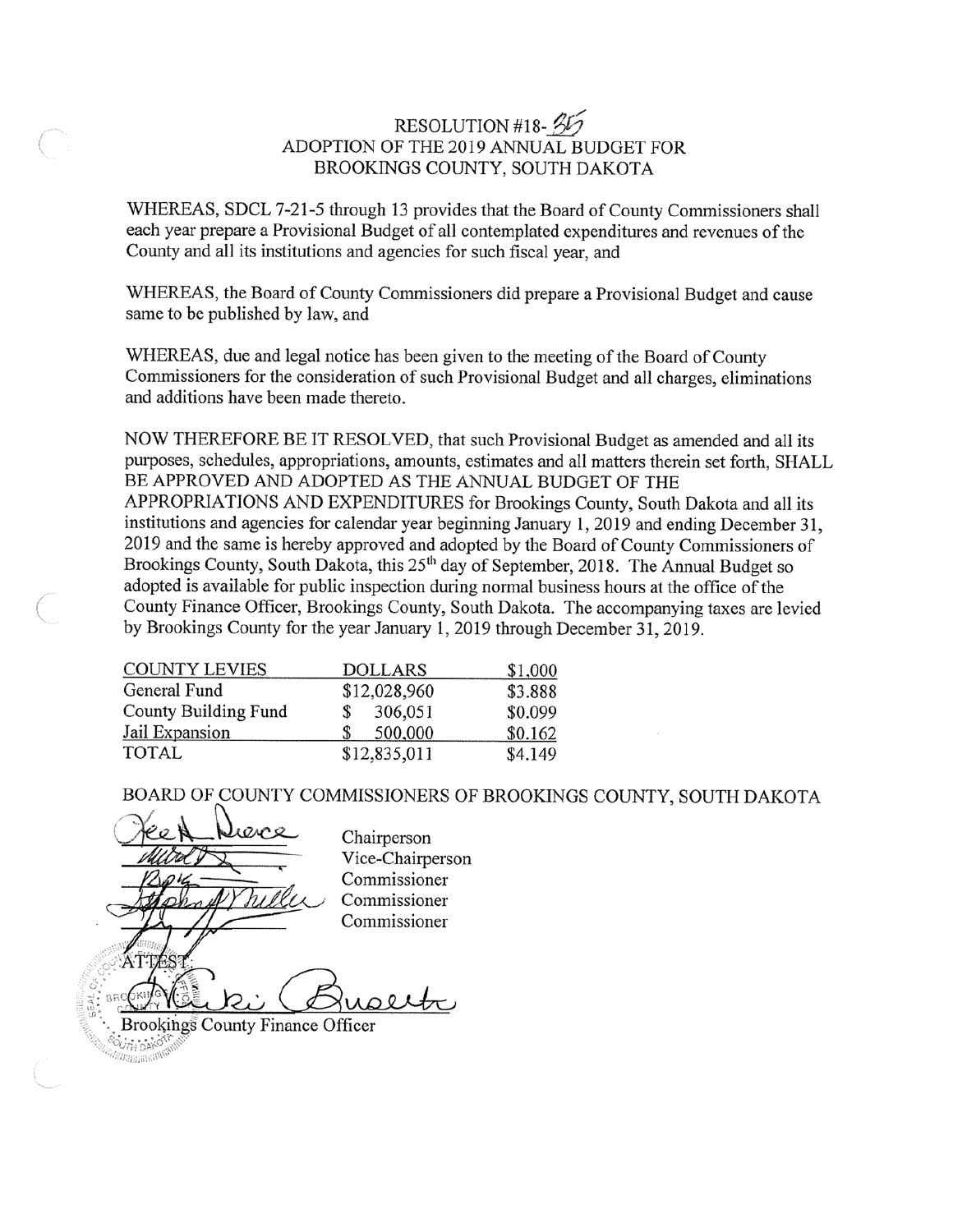|                                       |              |              |                |            | GOVERNMENTAL FUNDS       |           |                 |                 |                |              |
|---------------------------------------|--------------|--------------|----------------|------------|--------------------------|-----------|-----------------|-----------------|----------------|--------------|
|                                       |              | Road         |                | Emergency  | Domestic                 |           | <b>ROD</b>      | County          | Jail Expansion |              |
|                                       | General      | & Bridge     | E-911          | Mgmt       | Abuse                    | Sobriety  | Relief          | Building        | Project        | Debt Service |
|                                       | Fund 101     | Fund 201     | Fund 207       | Fund 226   | Fund 229                 | Fund 248  | <b>Fund 250</b> | <b>Fund 301</b> | Fund 304       | Fund 401     |
| <b>General Government</b>             |              |              |                |            |                          |           |                 |                 |                |              |
| 110 Legislative                       |              |              |                |            |                          |           |                 |                 |                |              |
| 111 Board of County Commissioners     | 573,497.00   |              |                |            |                          |           |                 |                 |                |              |
| 112 Contingency                       | 630,682.00   |              |                |            |                          |           |                 |                 |                |              |
| 120 Elections                         | 75,521.00    |              |                |            |                          |           |                 |                 |                |              |
| 130 Judicial                          | 786,000.00   |              |                |            |                          |           |                 |                 |                |              |
| 140 Financial Administration          |              |              |                |            |                          |           |                 |                 |                |              |
| 143 Finance                           | 595,967.00   |              |                |            |                          |           |                 |                 |                |              |
| 150 Legal Services                    |              |              |                |            |                          |           |                 |                 |                |              |
| 151 States Attorney                   | 739.277.00   |              |                |            |                          |           |                 |                 |                |              |
| 153 Law Library                       |              |              |                |            |                          |           |                 |                 |                |              |
| 154 Teen Court                        | 25,000.00    |              |                |            |                          |           |                 |                 |                |              |
| 160 Other Administration              |              |              |                |            |                          |           |                 |                 |                |              |
| 161 General Government Building       | 464,928.00   |              |                |            |                          |           |                 | 928,000.00      |                |              |
| 162 Director of Equalization          | 530,542.00   |              |                |            |                          |           |                 |                 |                |              |
| 163 Register of Deeds                 | 223,071.00   |              |                |            |                          |           | 12,900.00       |                 |                |              |
| 165 Veteran's Service Officer         | 94,977.00    |              |                |            |                          |           |                 |                 |                |              |
| 166 Predatory Animal (GFP)            | 7,825.00     |              |                |            |                          |           |                 |                 |                |              |
| 171 Technology                        | 444,607.00   |              |                |            |                          |           |                 |                 |                |              |
| 172 Human Resources                   | 120,742.00   |              |                |            |                          |           |                 |                 |                |              |
| <b>Total General Government</b>       | 5,312,636.00 | $\mathbf{r}$ | $\overline{a}$ | $\sim$     | $\overline{\phantom{a}}$ | $\sim$    | 12,900.00       | 928,000.00      |                |              |
| <b>Public Safety</b>                  |              |              |                |            |                          |           |                 |                 |                |              |
| 210 Law Enforcement                   |              |              |                |            |                          |           |                 |                 |                |              |
| 211 Sheriff                           | 1,723,045.00 |              |                |            |                          |           |                 |                 |                |              |
| 212 County Jail                       | 1,328,982.00 |              |                |            |                          | 72,424.00 |                 |                 |                |              |
| 213 Coroner                           | 32,069.00    |              |                |            |                          |           |                 |                 |                |              |
| 214 Juvenile Detention                | 142,500.00   |              |                |            |                          |           |                 |                 |                |              |
| 215 Crimestoppers                     | 500.00       |              |                |            |                          |           |                 |                 |                |              |
| 219 Humane Society                    | 10,000.00    |              |                |            |                          |           |                 |                 |                |              |
| 220 Protective and Emergency Services |              |              |                |            |                          |           |                 |                 |                |              |
| 221 Fire Department Trust             | 110,000.00   |              |                |            |                          |           |                 |                 |                |              |
| 222 Emergency & Disaster Services     |              |              |                | 116,190.00 |                          |           |                 |                 |                |              |
| 223 Drainage Commission               | 1,600.00     |              |                |            |                          |           |                 |                 |                |              |
| 225 Enhanced 911                      | 135,426.00   |              | 340,500.00     |            |                          |           |                 |                 |                |              |
| <b>Total Public Safety</b>            | 3,484,122.00 | $\sim$       | 340,500.00     | 116,190.00 | $\sim$                   | 72,424.00 | $\sim$          | $\sim$          |                | $\sim$       |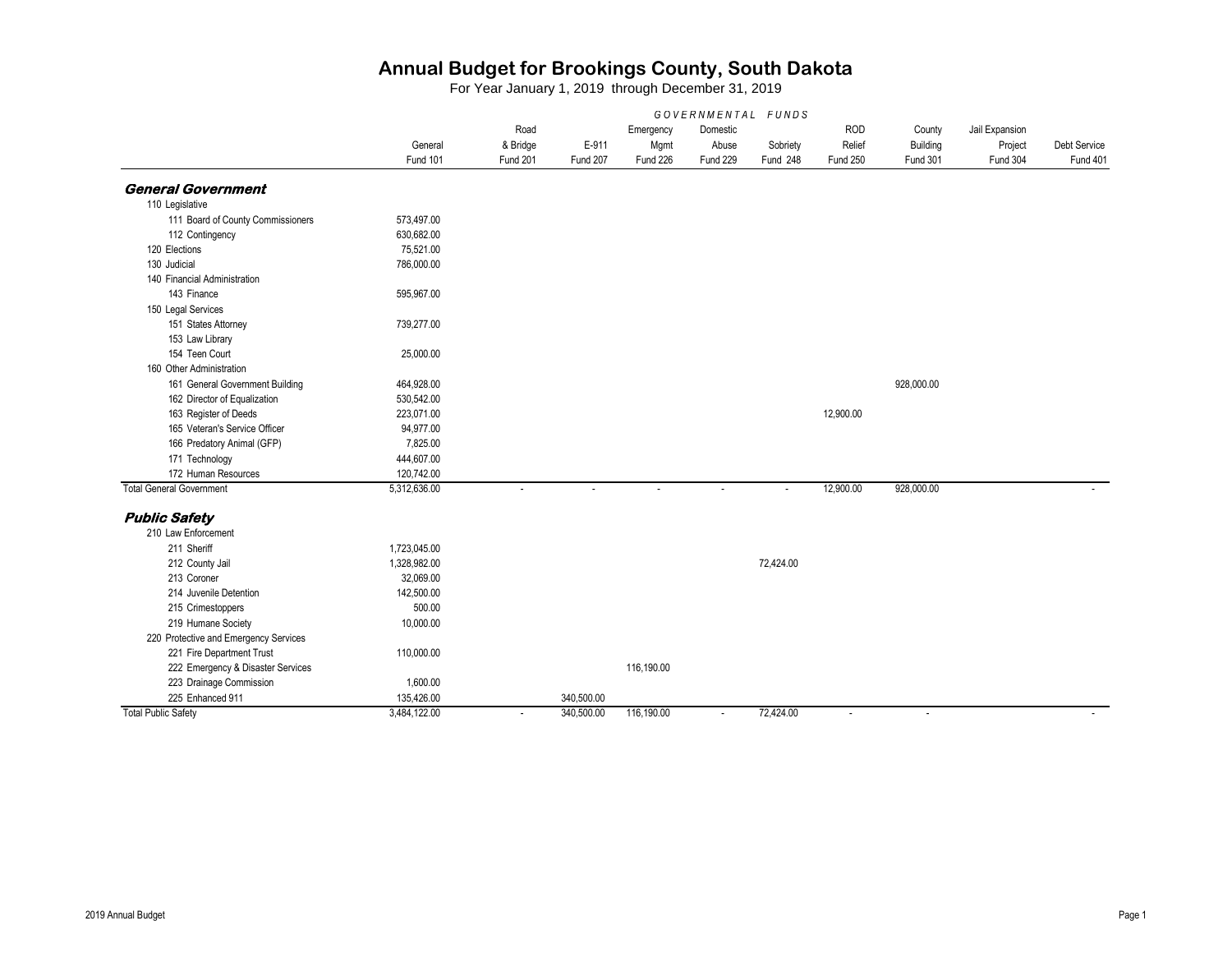|                                      | GOVERNMENTAL FUNDS |                          |                          |                          |                |                          |                 |                          |                |              |
|--------------------------------------|--------------------|--------------------------|--------------------------|--------------------------|----------------|--------------------------|-----------------|--------------------------|----------------|--------------|
|                                      |                    | Road                     |                          | Emergency                | Domestic       |                          | <b>ROD</b>      | County                   | Jail Expansion |              |
|                                      | General            | & Bridge                 | E-911                    | Mgmt                     | Abuse          | Sobriety                 | Relief          | Building                 | Project        | Debt Service |
|                                      | Fund 101           | Fund 201                 | Fund 207                 | <b>Fund 226</b>          | Fund 229       | Fund 248                 | <b>Fund 250</b> | <b>Fund 301</b>          | Fund 304       | Fund 401     |
| <b>Public Works</b>                  |                    |                          |                          |                          |                |                          |                 |                          |                |              |
| 310 Highways and Bridges             |                    |                          |                          |                          |                |                          |                 |                          |                |              |
| 311 Highway                          |                    | 7,844,268.00             |                          |                          |                |                          |                 |                          |                |              |
| <b>Total Public Works</b>            | $\blacksquare$     | 7,844,268.00             | $\tilde{\phantom{a}}$    | $\blacksquare$           | $\overline{a}$ | $\overline{\phantom{a}}$ |                 | $\overline{\phantom{a}}$ |                |              |
| <b>Health and Welfare</b>            |                    |                          |                          |                          |                |                          |                 |                          |                |              |
| 410 Economic Assistance              |                    |                          |                          |                          |                |                          |                 |                          |                |              |
| 411 Welfare                          | 229,693.00         |                          |                          |                          |                |                          |                 |                          |                |              |
| 420 Health Assistance                |                    |                          |                          |                          |                |                          |                 |                          |                |              |
| 416 Food Pantry                      | 6,000.00           |                          |                          |                          |                |                          |                 |                          |                |              |
| 421 Community Health                 | 74,717.00          |                          |                          |                          |                |                          |                 |                          |                |              |
| 423 Hospital Funding                 |                    |                          |                          |                          |                |                          |                 |                          |                |              |
| 427 Women, Infants, & Children (WIC) | 23,997.00          |                          |                          |                          |                |                          |                 |                          |                |              |
| 430 Social Services                  |                    |                          |                          |                          |                |                          |                 |                          |                |              |
| 432 Bkgs Area Transit Authority      | 55,000.00          |                          |                          |                          |                |                          |                 |                          |                |              |
| 433 Community Action                 | 15,686.00          |                          |                          |                          |                |                          |                 |                          |                |              |
| 434 Domestic Abuse                   | 45,000.00          |                          |                          |                          | 12,000.00      |                          |                 |                          |                |              |
| 439 211 Call Center                  | 2,500.00           |                          |                          |                          |                |                          |                 |                          |                |              |
| 440 Mental Health Services           |                    |                          |                          |                          |                |                          |                 |                          |                |              |
| 441 Behavioral Health                | 91,200.00          |                          |                          |                          |                |                          |                 |                          |                |              |
| 442 ADVANCE                          | 35,000.00          |                          |                          |                          |                |                          |                 |                          |                |              |
| 444 ECBHCD                           | 150,000.00         |                          |                          |                          |                |                          |                 |                          |                |              |
| <b>Total Health and Welfare</b>      | 728,793.00         | $\sim$                   | ÷.                       | $\sim$                   | 12,000.00      | $\sim$                   |                 | ×.                       |                |              |
| <b>Culture and Recreation</b>        |                    |                          |                          |                          |                |                          |                 |                          |                |              |
| 510 Culture                          |                    |                          |                          |                          |                |                          |                 |                          |                |              |
| 511 Public Library                   | 23,450.00          |                          |                          |                          |                |                          |                 |                          |                |              |
| 512 Historical Museum                | 5,000.00           |                          |                          |                          |                |                          |                 |                          |                |              |
| 521 Boys & Girls Club                |                    |                          |                          |                          |                |                          |                 |                          |                |              |
| 526 Youth Mentoring Program          | 5,000.00           |                          |                          |                          |                |                          |                 |                          |                |              |
| 520 Recreation                       |                    |                          |                          |                          |                |                          |                 |                          |                |              |
| 525 Senior Companion                 | 2,300.00           |                          |                          |                          |                |                          |                 |                          |                |              |
| 528 Outdoor Adventure Center         | 309,641.00         |                          |                          |                          |                |                          |                 |                          |                |              |
| <b>Total Culture and Recreation</b>  | 345,391.00         | $\overline{\phantom{a}}$ | $\overline{\phantom{a}}$ | $\overline{\phantom{a}}$ | $\overline{a}$ |                          |                 | $\sim$                   |                |              |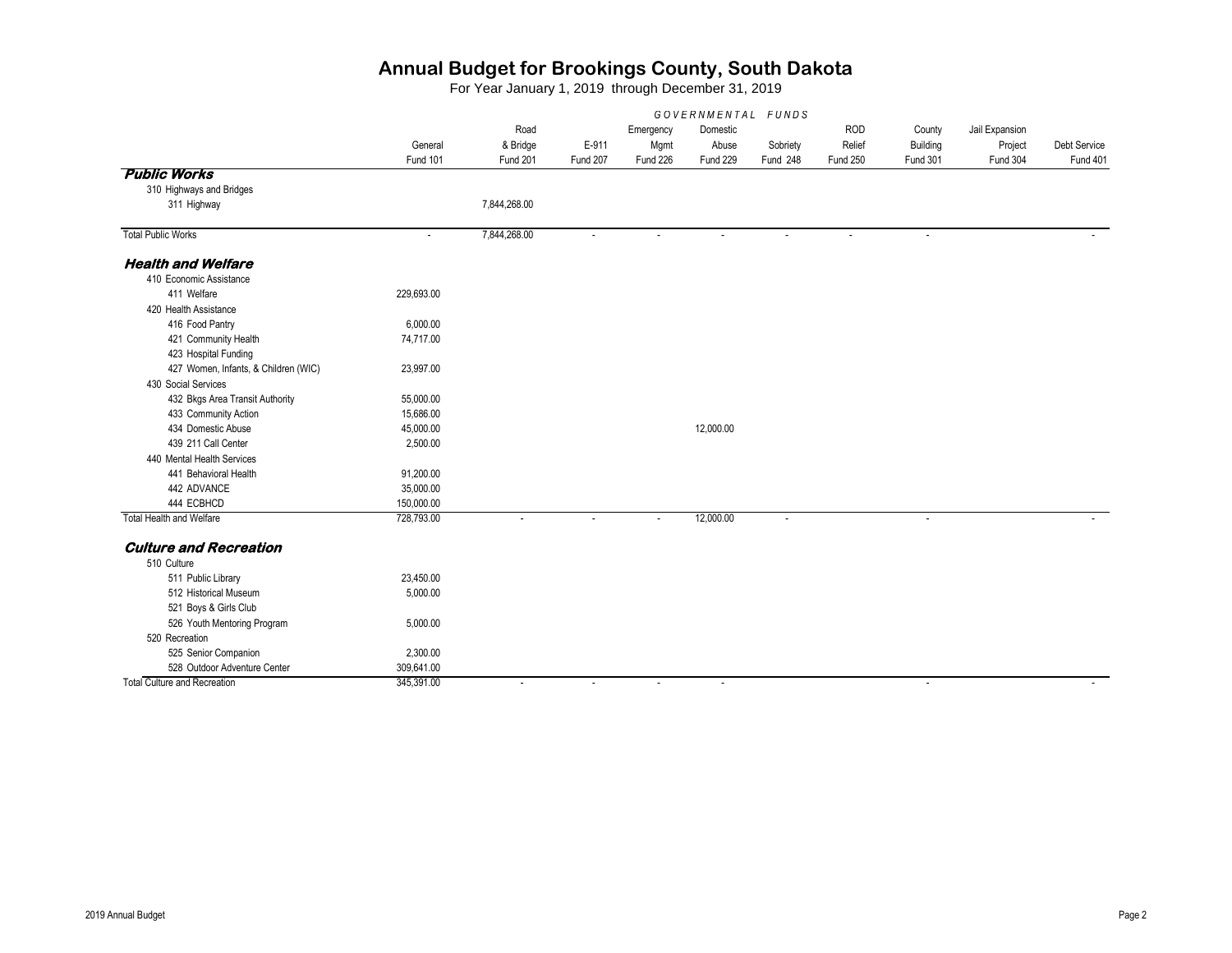|                                                |                          |                |            |                |                | GOVERNMENTAL FUNDS |                 |                 |              |              |
|------------------------------------------------|--------------------------|----------------|------------|----------------|----------------|--------------------|-----------------|-----------------|--------------|--------------|
|                                                | Road                     |                | Emergency  | Domestic       |                | <b>ROD</b>         | County          | Jail Expansion  |              |              |
|                                                | General                  | & Bridge       | E-911      | Mgmt           | Abuse          | Sobriety           | Relief          | <b>Building</b> | Project      | Debt Service |
|                                                | Fund 101                 | Fund 201       | Fund 207   | Fund 226       | Fund 229       | Fund 248           | <b>Fund 250</b> | <b>Fund 301</b> | Fund 304     | Fund 401     |
| <b>Conservation of Natural Resources</b>       |                          |                |            |                |                |                    |                 |                 |              |              |
| 610 Soil Conservation                          |                          |                |            |                |                |                    |                 |                 |              |              |
| 611 4-H                                        | 131,165.00               |                |            |                |                |                    |                 |                 |              |              |
| 612 Soil Conservation                          | 25,000.00                |                |            |                |                |                    |                 |                 |              |              |
| 615 Weed Control                               | 347,106.00               |                |            |                |                |                    |                 |                 |              |              |
| 625 Wetland                                    |                          |                |            |                |                |                    |                 |                 |              |              |
| <b>Total Conservation of Natural Resources</b> | 503,271.00               | $\overline{a}$ | $\sim$     | $\mathbf{r}$   | $\overline{a}$ | L.                 | ÷.              | $\sim$          |              |              |
| <b>Urban and Economic Development</b>          |                          |                |            |                |                |                    |                 |                 |              |              |
| 710 Urban Development                          |                          |                |            |                |                |                    |                 |                 |              |              |
| 711 Planning & Zoning                          | 206,256.00               |                |            |                |                |                    |                 |                 |              |              |
| 712 First District Planning                    | 44,180.00                |                |            |                |                |                    |                 |                 |              |              |
| 720 Economic Development                       |                          |                |            |                |                |                    |                 |                 |              |              |
| 721 Economic Development                       | 85,000.00                |                |            |                |                |                    |                 |                 |              |              |
| 729 Other Economic Development                 | 600.00                   |                |            |                |                |                    |                 |                 |              |              |
| Total Urban and Economic Development           | 336,036.00               | $\blacksquare$ |            |                |                |                    |                 |                 |              |              |
| Intergovernmental Expenditures                 |                          |                |            |                |                |                    |                 |                 |              |              |
| 750 Wheel Tax to Townships/Cities              |                          | 125,000.00     |            |                |                |                    |                 |                 |              |              |
| <b>Total Debt Service</b>                      | $\overline{\phantom{a}}$ | 125,000.00     | $\sim$     | $\mathbf{r}$   |                | $\mathbf{r}$       |                 | $\mathcal{L}$   |              |              |
| <b>Debt Service</b>                            |                          |                |            |                |                |                    |                 |                 |              |              |
| 810 Principal                                  |                          |                |            |                |                |                    |                 | 121,648.00      |              |              |
| 820 Bond Interest Payments                     |                          |                |            |                |                |                    |                 |                 |              | 500.000.00   |
| <b>Total Debt Service</b>                      | $\overline{a}$           |                |            | $\blacksquare$ |                |                    |                 | 121,648.00      |              | 500,000.00   |
| <b>Capital Outlay</b>                          |                          |                |            |                |                |                    |                 |                 |              |              |
| 890 Building Project                           |                          |                |            |                |                |                    |                 |                 | 7,400,000.00 |              |
| <b>Total Capital Outlay</b>                    | ÷                        |                |            |                |                |                    |                 |                 | 7,400,000.00 |              |
|                                                |                          |                |            |                |                |                    |                 |                 |              |              |
| <b>Other Uses</b>                              |                          |                |            |                |                |                    |                 |                 |              |              |
| 910 Other Financing Uses                       |                          |                |            |                |                |                    |                 |                 |              |              |
| 911 Operating Transfers Out                    |                          |                |            |                |                |                    |                 |                 |              |              |
| County Building Fund                           |                          |                |            |                |                |                    |                 |                 |              |              |
| <b>Emergency Management</b>                    | 85,000.00                |                |            |                |                |                    |                 |                 |              |              |
| Hwy & Bridge 201                               | 3,000,000.00             |                |            |                |                |                    |                 |                 |              |              |
| <b>ROD Relief Fund</b>                         |                          |                |            |                |                |                    |                 |                 |              |              |
| Jail Expansion Project Fund                    |                          |                |            |                |                |                    |                 |                 |              |              |
| <b>Total Other Uses</b>                        | 3,085,000.00             |                |            |                |                |                    |                 |                 |              |              |
|                                                |                          |                |            |                |                |                    |                 |                 |              |              |
| <b>Total Appropriations</b>                    | 13.795.249.00            | 7.969.268.00   | 340.500.00 | 116.190.00     | 12.000.00      | 72.424.00          | 12,900.00       | 1.049.648.00    | 7.400.000.00 | 500.000.00   |